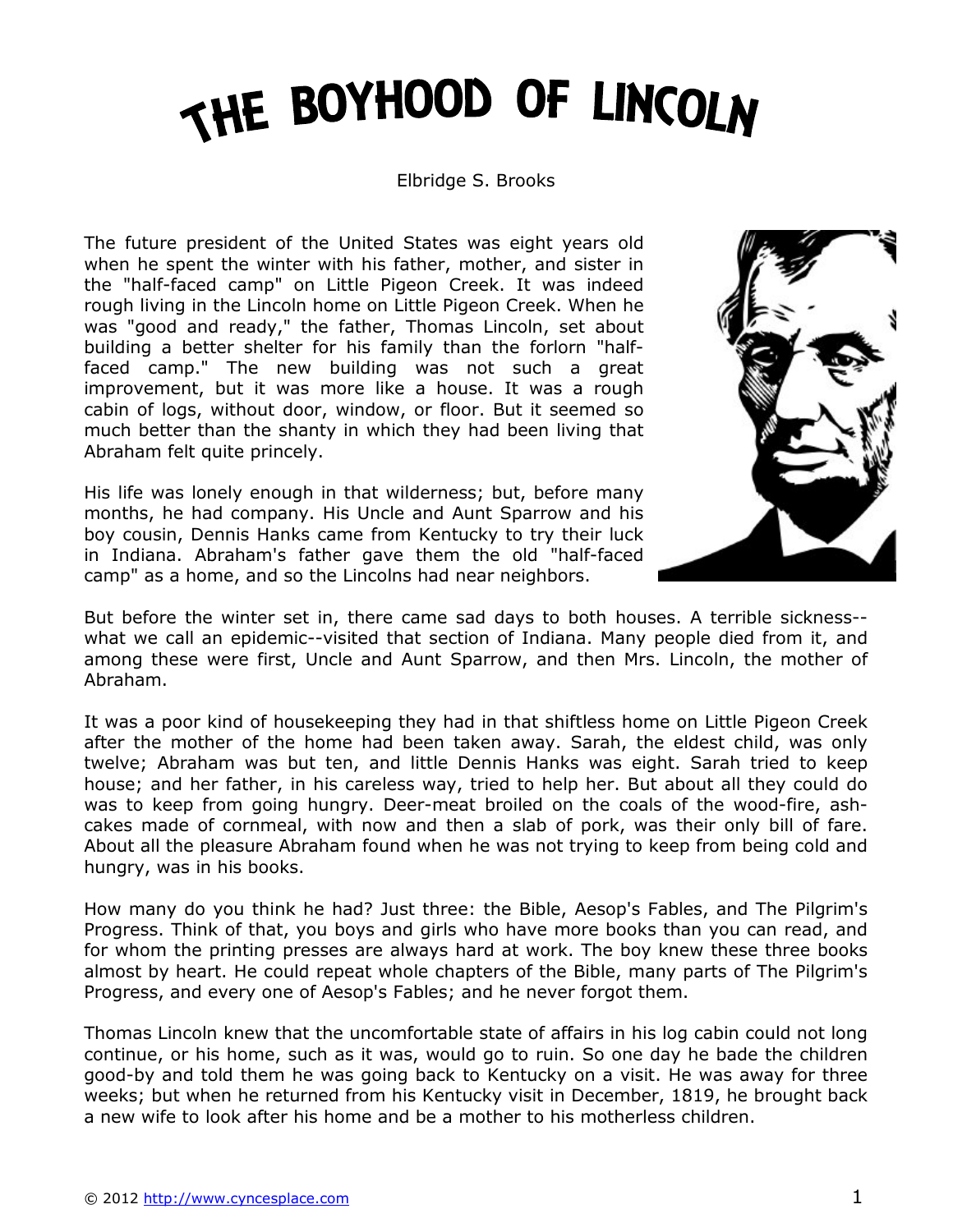Mrs. Lincoln seemed to take an especial liking to the little ten-year-old Abraham. She saw something in the boy that made her feel sure that a little guidance would do wonders for him. Having first made him clean and comfortable, she next made him intelligent, bright, and good. She managed to send him to school for a few months. The little log schoolhouse, close to the meeting-house, to which the traveling schoolmaster would come to give four weeks' schooling, was scarcely high enough for a man to stand straight in; it had holes for windows and greased paper to take the place of glass. But in such a place Abraham Lincoln "got his schooling" for a few weeks only in "reading, writing, and ciphering"; here he was again and again head of his class; and here he "spelled down" all the big boys and girls in the exciting contests called "spelling matches."

He became a great reader. He read every book and newspaper he could get hold of, and if he came across anything in his reading that he wished to remember, he would copy it on a shingle, because writing paper was scarce, and either learn it by heart or hide the shingle away until he could get some paper to copy it on.

Lamps and candles were almost unknown in his home, and Abraham, flat on his stomach, would often do his reading, writing, and ciphering in the firelight, as it flashed and flickered on the big hearth of his log-cabin home.

One day Abraham found that a man for whom he sometimes worked owned a copy of Weems's Life of Washington. This was a famous book in its day. Abraham borrowed it at once. When he was not reading it, he put it away on a shelf--a clapboard resting on wooden pins. There was a big crack between the log behind the shelf, and one rainy day the Life of Washington fell into the crack and was soaked almost into pulp. Young Abraham went at once to the owner of the book and, after telling him of the accident promised to "work the book out."

The old farmer kept him so strictly to his promise that he made him "pull fodder" for the cattle three days as payment for the book. And that is the way that Abraham Lincoln bought his first book. For he dried the Life of Washington and put it in his "library." What boy or girl of today would like to buy books at such a price?

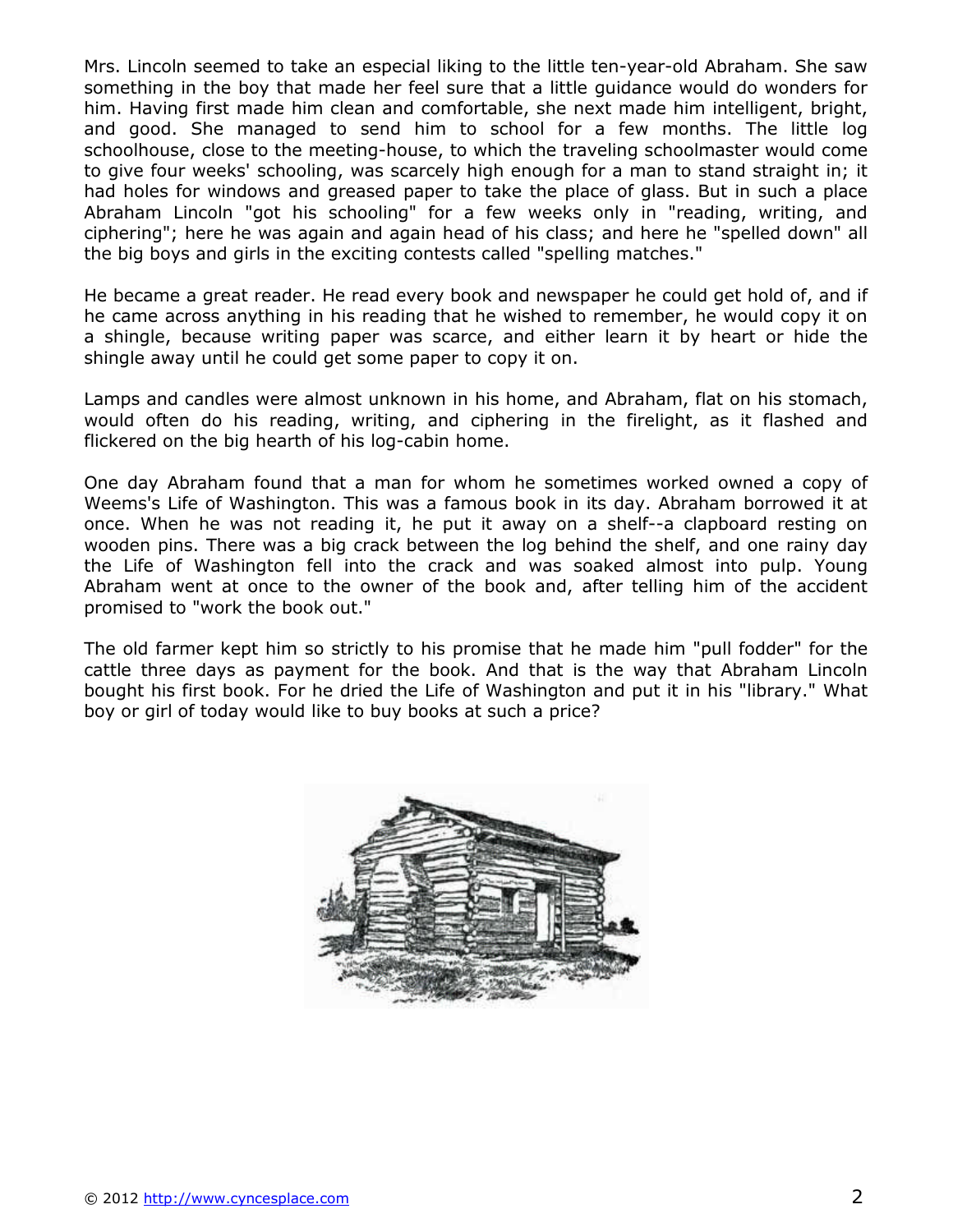### **NOTES AND QUESTIONS**

### **Biography**

Elbridge S. Brooks (1846-1902) was a native of Massachusetts. He was always interested in stories of history, for his mother descended from the Monroes, who fought bravely at Lexington. He was for a time one of the editors of St. Nicholas.



**Discussion**

\_\_\_\_\_\_\_\_\_\_\_\_\_\_\_\_\_\_\_\_\_\_\_\_\_\_\_\_\_\_\_\_\_\_\_\_\_\_\_\_\_\_\_\_\_\_\_\_\_\_\_\_\_\_\_\_\_\_\_\_\_\_\_\_\_\_\_\_\_\_\_\_

 $\_$  ,  $\_$  ,  $\_$  ,  $\_$  ,  $\_$  ,  $\_$  ,  $\_$  ,  $\_$  ,  $\_$  ,  $\_$  ,  $\_$  ,  $\_$  ,  $\_$  ,  $\_$  ,  $\_$  ,  $\_$  ,  $\_$  ,  $\_$  ,  $\_$  ,  $\_$  ,  $\_$  ,  $\_$  ,  $\_$  ,  $\_$  ,  $\_$  ,  $\_$  ,  $\_$  ,  $\_$  ,  $\_$  ,  $\_$  ,  $\_$  ,  $\_$  ,  $\_$  ,  $\_$  ,  $\_$  ,  $\_$  ,  $\_$  ,

\_\_\_\_\_\_\_\_\_\_\_\_\_\_\_\_\_\_\_\_\_\_\_\_\_\_\_\_\_\_\_\_\_\_\_\_\_\_\_\_\_\_\_\_\_\_\_\_\_\_\_\_\_\_\_\_\_\_\_\_\_\_\_\_\_\_\_\_\_\_\_\_

 $\_$  ,  $\_$  ,  $\_$  ,  $\_$  ,  $\_$  ,  $\_$  ,  $\_$  ,  $\_$  ,  $\_$  ,  $\_$  ,  $\_$  ,  $\_$  ,  $\_$  ,  $\_$  ,  $\_$  ,  $\_$  ,  $\_$  ,  $\_$  ,  $\_$  ,  $\_$  ,  $\_$  ,  $\_$  ,  $\_$  ,  $\_$  ,  $\_$  ,  $\_$  ,  $\_$  ,  $\_$  ,  $\_$  ,  $\_$  ,  $\_$  ,  $\_$  ,  $\_$  ,  $\_$  ,  $\_$  ,  $\_$  ,  $\_$  ,

\_\_\_\_\_\_\_\_\_\_\_\_\_\_\_\_\_\_\_\_\_\_\_\_\_\_\_\_\_\_\_\_\_\_\_\_\_\_\_\_\_\_\_\_\_\_\_\_\_\_\_\_\_\_\_\_\_\_\_\_\_\_\_\_\_\_\_\_\_\_\_\_

\_\_\_\_\_\_\_\_\_\_\_\_\_\_\_\_\_\_\_\_\_\_\_\_\_\_\_\_\_\_\_\_\_\_\_\_\_\_\_\_\_\_\_\_\_\_\_\_\_\_\_\_\_\_\_\_\_\_\_\_\_\_\_\_\_\_\_\_\_\_\_\_

\_\_\_\_\_\_\_\_\_\_\_\_\_\_\_\_\_\_\_\_\_\_\_\_\_\_\_\_\_\_\_\_\_\_\_\_\_\_\_\_\_\_\_\_\_\_\_\_\_\_\_\_\_\_\_\_\_\_\_\_\_\_\_\_\_\_\_\_\_\_\_\_

 $\_$  ,  $\_$  ,  $\_$  ,  $\_$  ,  $\_$  ,  $\_$  ,  $\_$  ,  $\_$  ,  $\_$  ,  $\_$  ,  $\_$  ,  $\_$  ,  $\_$  ,  $\_$  ,  $\_$  ,  $\_$  ,  $\_$  ,  $\_$  ,  $\_$  ,  $\_$  ,  $\_$  ,  $\_$  ,  $\_$  ,  $\_$  ,  $\_$  ,  $\_$  ,  $\_$  ,  $\_$  ,  $\_$  ,  $\_$  ,  $\_$  ,  $\_$  ,  $\_$  ,  $\_$  ,  $\_$  ,  $\_$  ,  $\_$  ,

\_\_\_\_\_\_\_\_\_\_\_\_\_\_\_\_\_\_\_\_\_\_\_\_\_\_\_\_\_\_\_\_\_\_\_\_\_\_\_\_\_\_\_\_\_\_\_\_\_\_\_\_\_\_\_\_\_\_\_\_\_\_\_\_\_\_\_\_\_\_\_\_

\_\_\_\_\_\_\_\_\_\_\_\_\_\_\_\_\_\_\_\_\_\_\_\_\_\_\_\_\_\_\_\_\_\_\_\_\_\_\_\_\_\_\_\_\_\_\_\_\_\_\_\_\_\_\_\_\_\_\_\_\_\_\_\_\_\_\_\_\_\_\_\_

 $\_$  ,  $\_$  ,  $\_$  ,  $\_$  ,  $\_$  ,  $\_$  ,  $\_$  ,  $\_$  ,  $\_$  ,  $\_$  ,  $\_$  ,  $\_$  ,  $\_$  ,  $\_$  ,  $\_$  ,  $\_$  ,  $\_$  ,  $\_$  ,  $\_$  ,  $\_$  ,  $\_$  ,  $\_$  ,  $\_$  ,  $\_$  ,  $\_$  ,  $\_$  ,  $\_$  ,  $\_$  ,  $\_$  ,  $\_$  ,  $\_$  ,  $\_$  ,  $\_$  ,  $\_$  ,  $\_$  ,  $\_$  ,  $\_$  ,

\_\_\_\_\_\_\_\_\_\_\_\_\_\_\_\_\_\_\_\_\_\_\_\_\_\_\_\_\_\_\_\_\_\_\_\_\_\_\_\_\_\_\_\_\_\_\_\_\_\_\_\_\_\_\_\_\_\_\_\_\_\_\_\_\_\_\_\_\_\_\_\_

1. What were the hardships suffered by the young Lincoln in the Indiana wilderness?

2. What do you learn about Lincoln's reading? About his school life?

3. What was the first book Lincoln owned, and how did he get it?

4. What do you suppose Lincoln learned from the life of Washington?

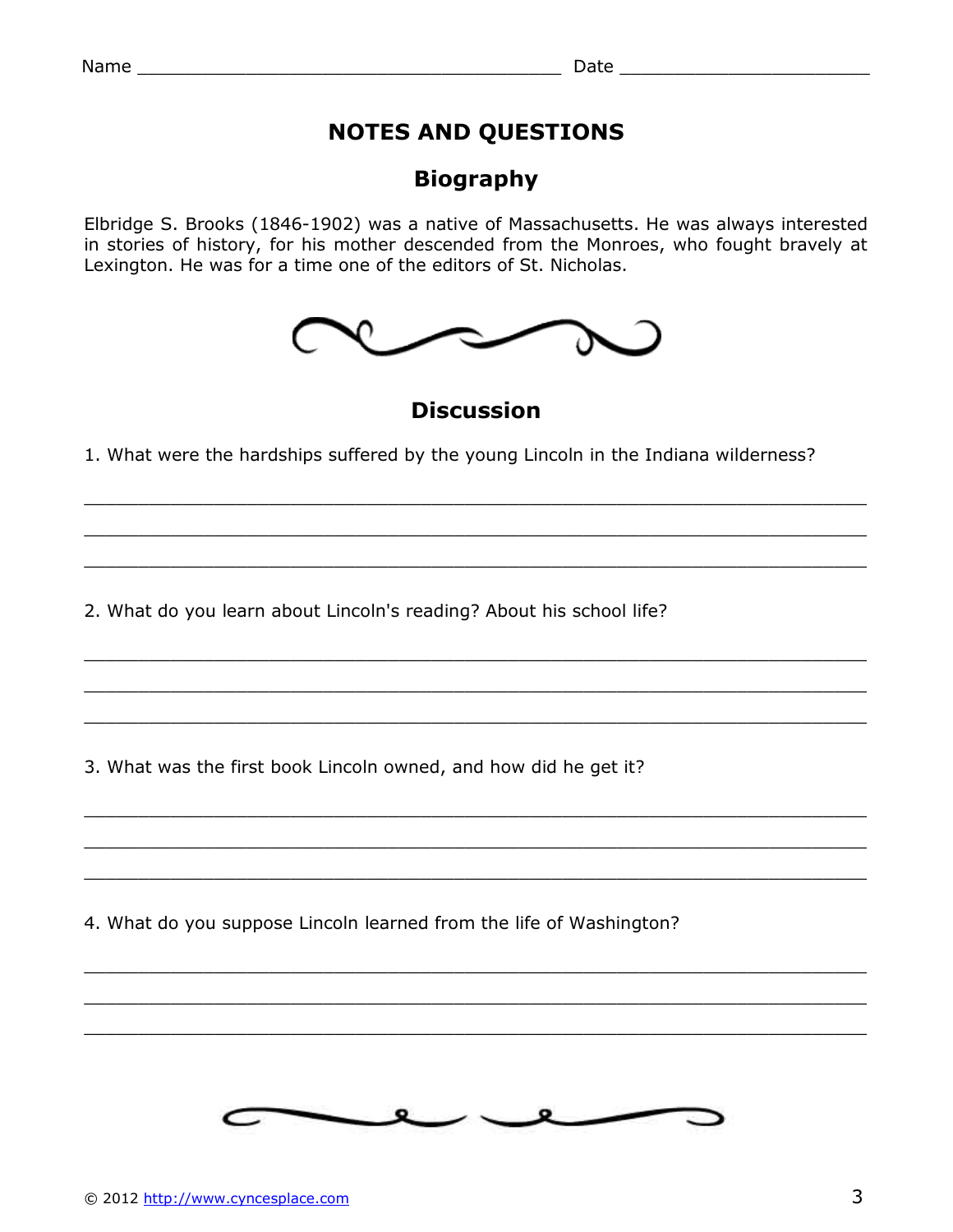5. How did Lincoln fix in his memory things that he wished to remember?

6. What characteristics of the boy help to explain why he afterwards became such a great man?

7. You will enjoy reading The True Story of Lincoln, from which this selection is taken.

8. Find in the Glossary the meaning of:

| $\begin{picture}(150,10) \put(0,0){\dashbox{0.5}(10,0){ }} \put(150,0){\circle{10}} \put(150,0){\circle{10}} \put(150,0){\circle{10}} \put(150,0){\circle{10}} \put(150,0){\circle{10}} \put(150,0){\circle{10}} \put(150,0){\circle{10}} \put(150,0){\circle{10}} \put(150,0){\circle{10}} \put(150,0){\circle{10}} \put(150,0){\circle{10}} \put(150,0){\circle{10}} \put(150,$                                                                                                                                         |
|---------------------------------------------------------------------------------------------------------------------------------------------------------------------------------------------------------------------------------------------------------------------------------------------------------------------------------------------------------------------------------------------------------------------------------------------------------------------------------------------------------------------------|
|                                                                                                                                                                                                                                                                                                                                                                                                                                                                                                                           |
|                                                                                                                                                                                                                                                                                                                                                                                                                                                                                                                           |
|                                                                                                                                                                                                                                                                                                                                                                                                                                                                                                                           |
|                                                                                                                                                                                                                                                                                                                                                                                                                                                                                                                           |
|                                                                                                                                                                                                                                                                                                                                                                                                                                                                                                                           |
|                                                                                                                                                                                                                                                                                                                                                                                                                                                                                                                           |
| $slab -$                                                                                                                                                                                                                                                                                                                                                                                                                                                                                                                  |
|                                                                                                                                                                                                                                                                                                                                                                                                                                                                                                                           |
| $\text{ciphering} \texttt{ -} \texttt{ \textcolor{red}{\textbf{w}} \texttt{ --} \textcolor{red}{\textbf{w}} \texttt{ --} \textcolor{red}{\textbf{w}} \texttt{ --} \textcolor{red}{\textbf{w}} \texttt{ --} \textcolor{red}{\textbf{w}} \texttt{ --} \textcolor{red}{\textbf{w}} \texttt{ --} \textcolor{red}{\textbf{w}} \texttt{ --} \textcolor{red}{\textbf{w}} \texttt{ --} \textcolor{red}{\textbf{w}} \texttt{ --} \textcolor{red}{\textbf{w}} \texttt{ --} \textcolor{red}{\textbf{w}} \texttt{ --} \textcolor{red$ |
|                                                                                                                                                                                                                                                                                                                                                                                                                                                                                                                           |
|                                                                                                                                                                                                                                                                                                                                                                                                                                                                                                                           |
|                                                                                                                                                                                                                                                                                                                                                                                                                                                                                                                           |

9. Pronounce: Aesop; bade.